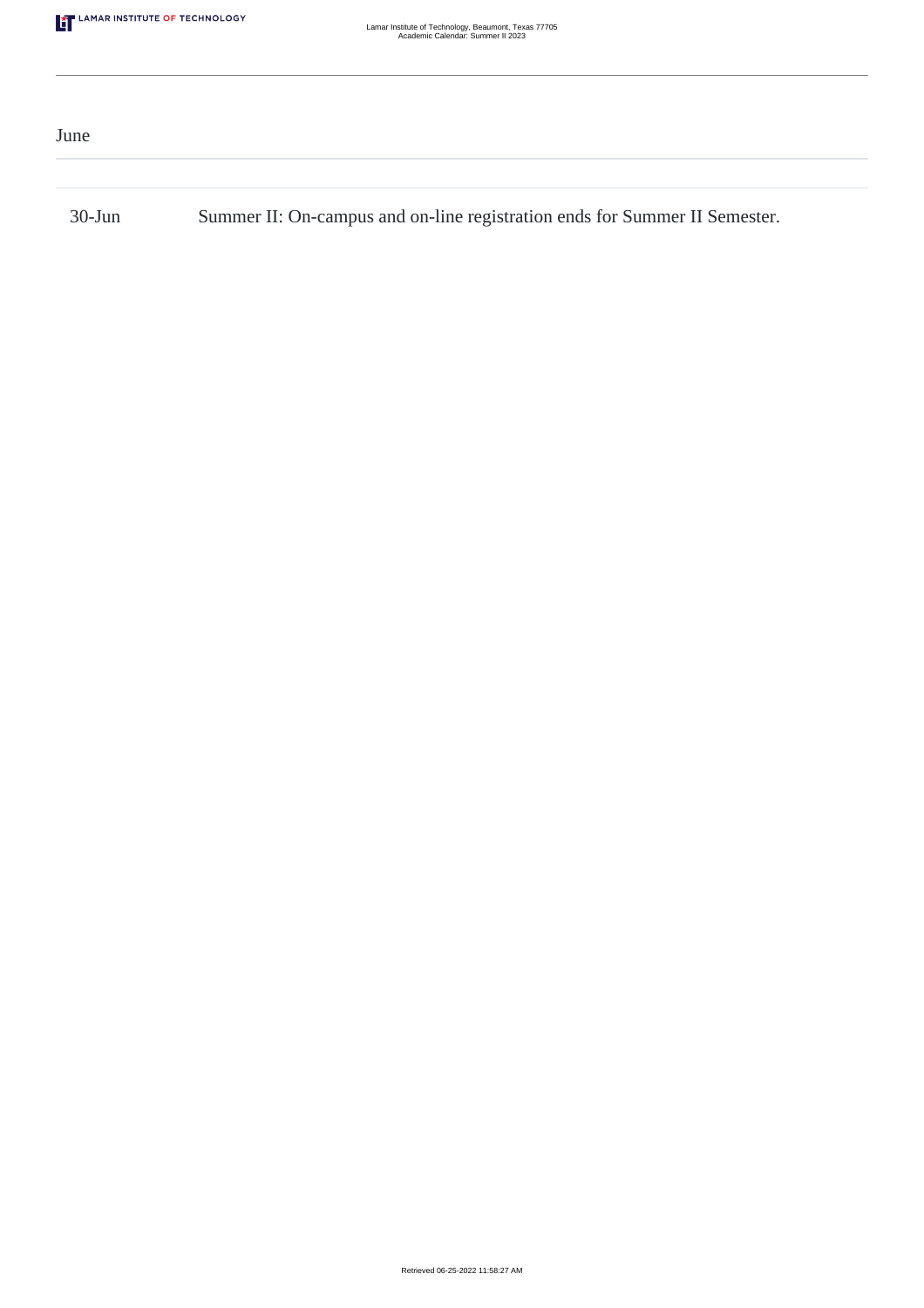July

| $4-Jul$   | Independence Day (no classes; campus closed)                                                                                                    |
|-----------|-------------------------------------------------------------------------------------------------------------------------------------------------|
| $6$ -Jul  | Summer II: First day of classes.                                                                                                                |
| $10-Jul$  | Summer II: Last day to register late; last day to drop and add Summer II classes.                                                               |
| $11-Jul$  | Summer II: Last day for students to drop Summer II classes and receive a refund. 4th<br>Class Day (Census Day).                                 |
| $13$ -Jul | Summer III: Last day for students to drop or withdraw from Summer III classes WITH<br>academic penalty.                                         |
| $18-Jul$  | Summer II: Last day for students to drop or withdraw from Summer II classes<br>WITHOUT academic penalty; last day to petition to audit a class. |
| $26$ -Jul | Summer II: Last day to pay tuition to avoid drop for non-payment. 15th Class Day<br>(Census Day)                                                |
| $28$ -Jul | Last day for students to apply for August Graduation.                                                                                           |